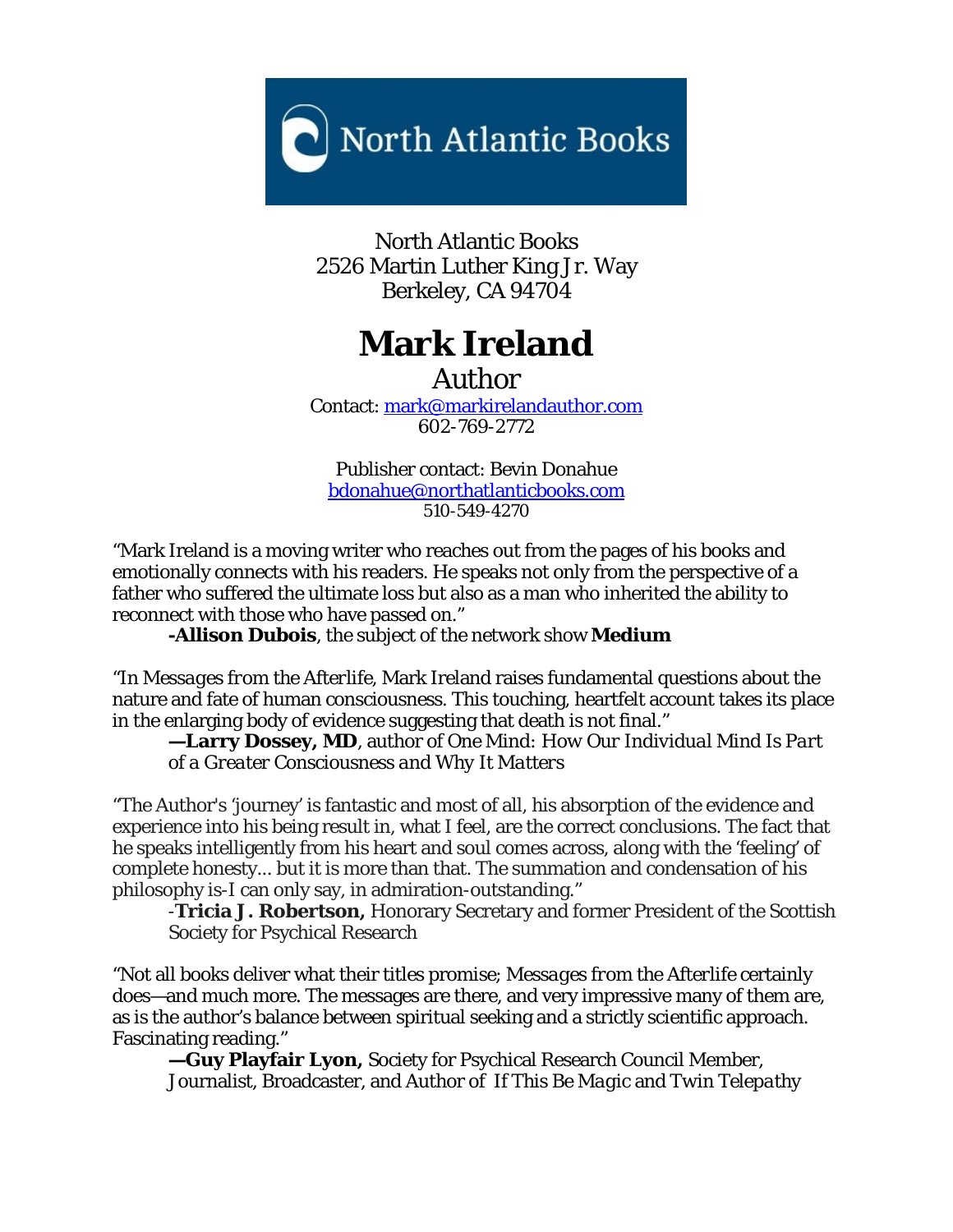"Messages from the Afterlife is a must-read and will bring comfort and peace to thousands. Another great book from Mark Ireland."

**—John Holland,** Psychic-Medium, and author of *The Spirit Whisperer*

"I loved this book! Raymond Moody opened the dialogue on NDEs, Brian Weiss did it for past-life memories, Michael Newton for life between lives, the Guggenheims for after-death communications, and now with *Messages From the Afterlife* Mark Ireland has done it for mediumship, the capacity of certain individuals to communicate with the spirits of the deceased.…"

**—Jane Katra, Ph.D.**, Professor of Public Health, Healer, and Coauthor of *Miracles of Mind* and *The Heart of the Mind*

"A powerful story—a deep exploration of life and living. Spurred by the death of a son, Mark Ireland marshals compelling evidence of existence beyond physical death, and records how this knowledge can overcome the grief of the bereaved. It is an important exploration of science, spirituality, religion, and psychic realities."

**—John Poynton**, Emeritus Professor of Biology at the University of Natal, South Africa, and President of the Society for Psychical Research

"Practical, insightful, and poignant, this book is written from the heart of a grieving parent and the brain of a pragmatic researcher. Whether you're interested in psychicmedium abilities, evidence of life after death, or new ways to comfort your grief, Mark Ireland's story and analysis delivers."

**—Bob Olson,** *AfterlifeTV.com*

"This is the story of a man's opening up to the world of spirits as they help him recover from the death of his son. We meet the mediums he works with and the spirits communicating through them. We listen as he does battle with materialists who dismiss his point of view with contempt. Above all, we get to know a man who wants us to recognize that we have access to a Divine Source within us and that, as he puts it, 'another realm of being exists beyond this world of physical manifestation.'"

**—Stafford Betty, Ph.D.**, professor of religious studies at California State University, Bakersfield, and author of *The Afterlife Unveiled*



# *Soul Shift Finding Where the Dead Go* **By Mark Ireland**

Despite being the son of renowned "Psychic to the Stars," Dr. Richard Ireland, Mark Ireland's life took a more conventional path until the unexpected death of his son Brandon plunged him into the world of mediums and psychics. *Soul Shift: Finding Where the Dead Go* by Mark Ireland is an intimate, personal account of a father's unbearable loss, and his journey towards a better understanding of death and an acceptance of his son's fate.

While Mark Ireland loved his father, he chose to pursue a career in business executive—shelving spiritualism in favor of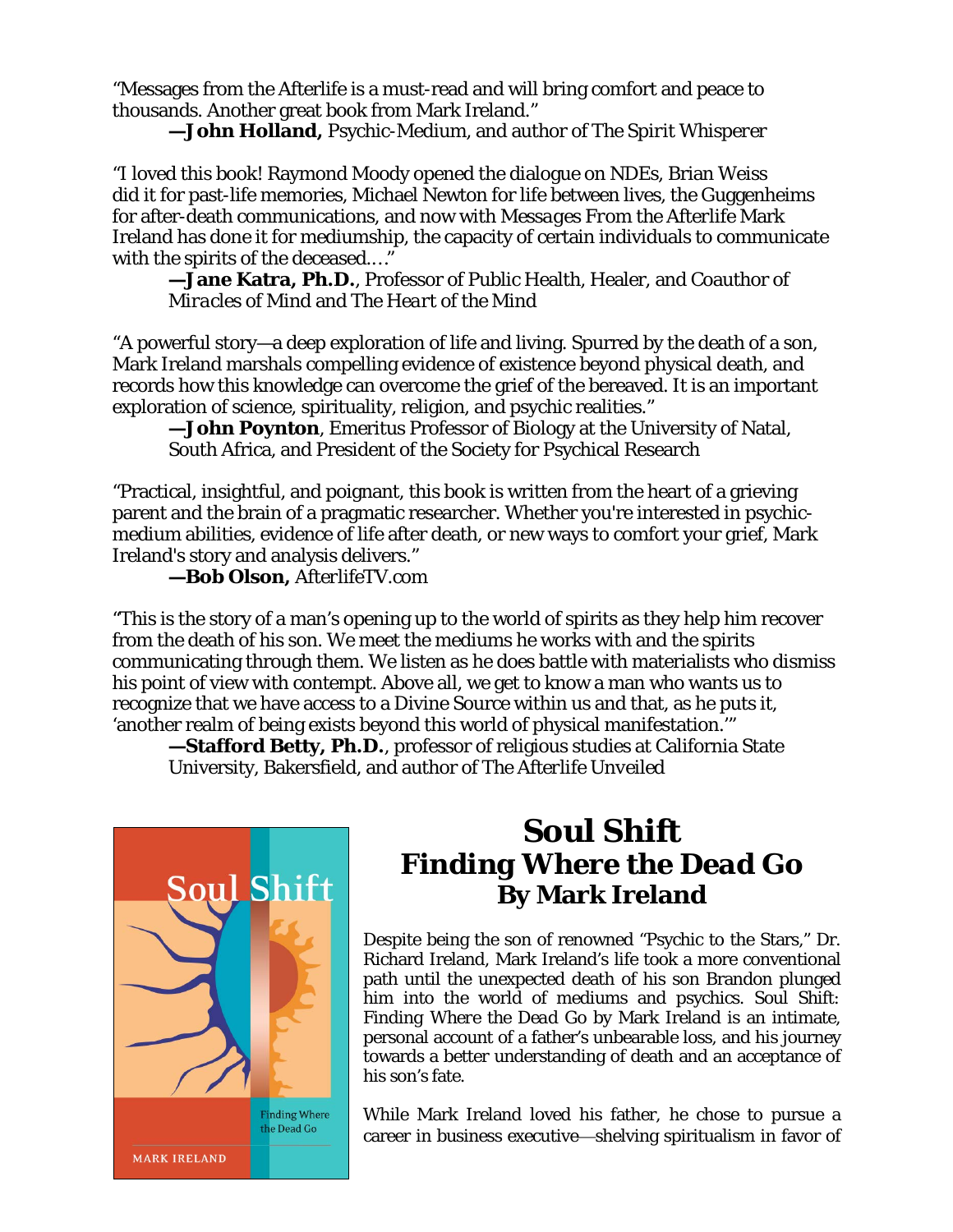a pragmatic approach to life. On the day of his son's death, Ireland was disturbed by an ominous premonition regarding his son. With his worst fears later confirmed, Mark reentered his father's world, intent on connecting with the realms of spirit, and consulted a number of well-known psychics including Allison Dubois, the subject of the hit show *Medium*. Proceeding with modest expectations, he was struck by the remarkably accurate information provided in these readings.

**Soul Shift** is an amazing story of psychic communication, which will bring comfort to the bereaved and cause even the most skeptical unbelievers to reconsider their assumptions. The author's bold exploration of paranormal phenomena and evidence of life after death, and his moving attempts to contact the dead will touch many readers and change their perspectives on death forever.

MESSAGES from the AFTERLIFE

A BEREAVED FATHER'S JOURNEY IN THE WORLD OF SPIRIT VISITATIONS, PSYCHIC-MEDIUMS, AND SYNCHRONICITY



**MARK IRELAND** Author of Soul Shift: Finding Where the Dead Go

## *Messages from the Afterlife: A Bereaved Father's Journey in the World of Spirit Visitations, Psychic-Mediums, and Synchronicity* **By Mark Ireland**

*Messages from the Afterlife* provides a deep dive into psychic-medium phenomena and related anomalies, suggestive of the likelihood that human consciousness survives bodily death. The book is written in a first-person narrative form and is designed to appeal to a wide audience, educating readers on these topics and furnishing pertinent examples. Provocative elements include an examination of psychic-medium phenomena through the lens of multiple religious traditions—including some factions that seek to demonize spirit communication—as well as a candid exposé of debunker-style skepticism.

This book features the detailed account of an experiment involving a secret message left behind by the author's deceased sister. The contents of this message were unknown to any living person and remained sealed in an envelope—untouched—until responses had been received from a group of qualified mediums who sought to "crack" the code.

#### **About The Author:**

Mark is the son of Dr. Richard Ireland, a renowned mid-twentieth-century psychic-medium who counseled celebrities such as Mae West and possibly one or more US Presidents. While he honored his father's memory, Mark's own path took a more conventional trajectory until the passing of his son. A business executive turned author, Mark Ireland has engaged in "consciousness survival" research experiments, collaborating with respected scientists such as Tricia J. Robertson of the Scottish Society for Psychical Research and systems theorist Dr. Don Watson, developer of TES (Theory of Enformed Systems). Mark is also the co-founder of [Helping Parents Heal,](https://www.helpingparentsheal.org/) a rapidly-growing organization that assists bereaved parents.

Ireland contributed an essay to medium Allison Dubois's best-selling *We Are Their Heaven*. Other projects include the previously unpublished *Your Psychic Potential: a Guide to*  **Psychic Development**, authored by his father, Richard Ireland, released on January 11, 2011. Also in the pipeline is a Biography of his father, Richard Ireland.